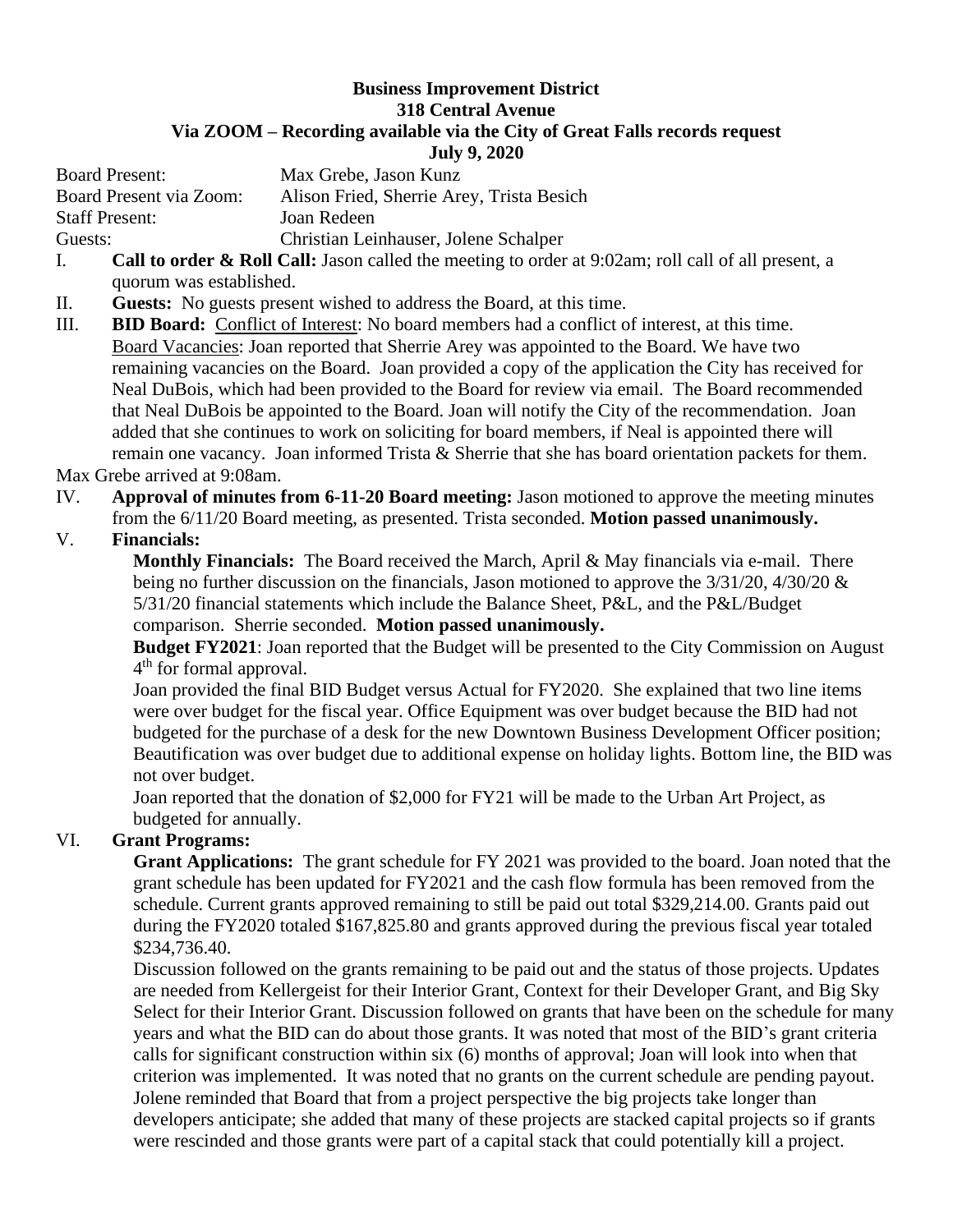The Board instructed Joan to change the letter that requests updates from approved grant applicants to include a time frame by which construction must commence or the grant will be rescinded. Discussion on grant criteria followed. Max inquired how much the BID can realistically budget for grant programs annually. It was noted the net income for FY2020 was short \$144K, and grants approved totaled \$167K. Joan presented the Board with the average monthly costs to operate the BID, and the average monthly income, less grants. For FY2020 the average monthly income, less grants, was \$14,884 and average monthly expense was \$18,787. Joan also shared the property tax valuation schedule that she maintains, noting that in 2009 the annual BID assessment income was \$167K and this year we budgeted \$247K for assessment income. In addition, she shared the schedule reflecting specific parcels and their tax valuation increase since 2009. Discussion followed on putting a cap on the dollar amount of grants a parcel could be eligible for. Max appointed a committee to review the Grant Criteria, chaired by Jason Kunz. The committee will include Trista and Alison. The Board asked that Travis Neil be asked to serve on the committee as well.

#### VII. **Old Business:**

**Beautification:** ArtsFest MONTANA 2020: Joan reported that ArtsFest is moving forward; Cameron is completely on board, he has received one check, a second is on its way to him and the final installment will be paid to him when he is in town. The call for property owners for buildings has been sent out and the deadline is 7/17. At this time, Joan has two property applications in the office and is seeking more applicants. She noted that she still has not heard anything on the AARP grant, yet. If that grant is approved, it will be used to cover the costs of a community led mural that would be installed on the Times Square building. Joan added that she is seeking donors to be able to install murals outside of the BID boundaries; Miss Linda's has submitted an application pending funding that can be utilized outside of the BID boundaries. Discussion followed on the possibility of NWGF making a donation to the BID so that murals can be installed outside of the BID; Sherrie said she is reviewing the possibility. Joan added that checks were not cashed from last year's property owners for ArtsFest, so to keep it uniform the property owners will not have their checks cashed, unless they decide to make a donation to the BID.

**Downtown Great Falls Association:** Joan reported that DGFA is hosting their Sidewalk Sale on 7/25 and a Night Market in conjunction with ArtsFest on 8/21; she added that the Summer Market in June was very well received. They are also hosting Brothel Tours on the trolley one weekend each month. Chances are very high that Craft Beer Week will be cancelled for 2020.

**Downtown Partnership:** Traffic Signal Box: The TSB will be installed on the corner of 9<sup>th</sup> Street and 2nd Ave South. Artwork was selected last year, so no public call to artists will be made. Wayfinding: Joan reported that Wayfinding continues to progress; the core team has been trying to figure out how to host a public event; Cushing Terrell is working on options. At this time, the event is being planned to be held online, with an interactive event that individuals will do on their own with potential to earn some prizes.

**Downtown Safety Alliance:** Joan reported that there was no meeting held in July, but they will meet next on Tuesday, August 4<sup>th</sup> at 9am via Zoom. She added that the GFPD Volunteer foot patrol is up and running and highly active. The commitment is two hours per week and can include grabbing lunch downtown while being an extra set of eyes. Joan encouraged everyone to submit an application to be a volunteer; she noted that there is brief training. Max inquired if it's making a difference, Joan noted that she believes it does as it is keeping folks away from bothering diners in our outdoor dining setting and pedestrians on street corners. Joan added that she is exploring phone tree options for downtown; the school district has sent ideas for what it is that they use, if pursued Business Watch funding would be utilized to cover any costs involved.

**Great Falls Development Authority:** Christian reported that he is entering his 6<sup>th</sup> month with GFDA. In the last 30 days, he feels it's been a good turning point. He's been doing a lot of market research for businesses GFDA can work with to bring to Great Falls. They have 20 solid targets. In the last 30 days there has been one announcement with Todd's Music opening; four new projects